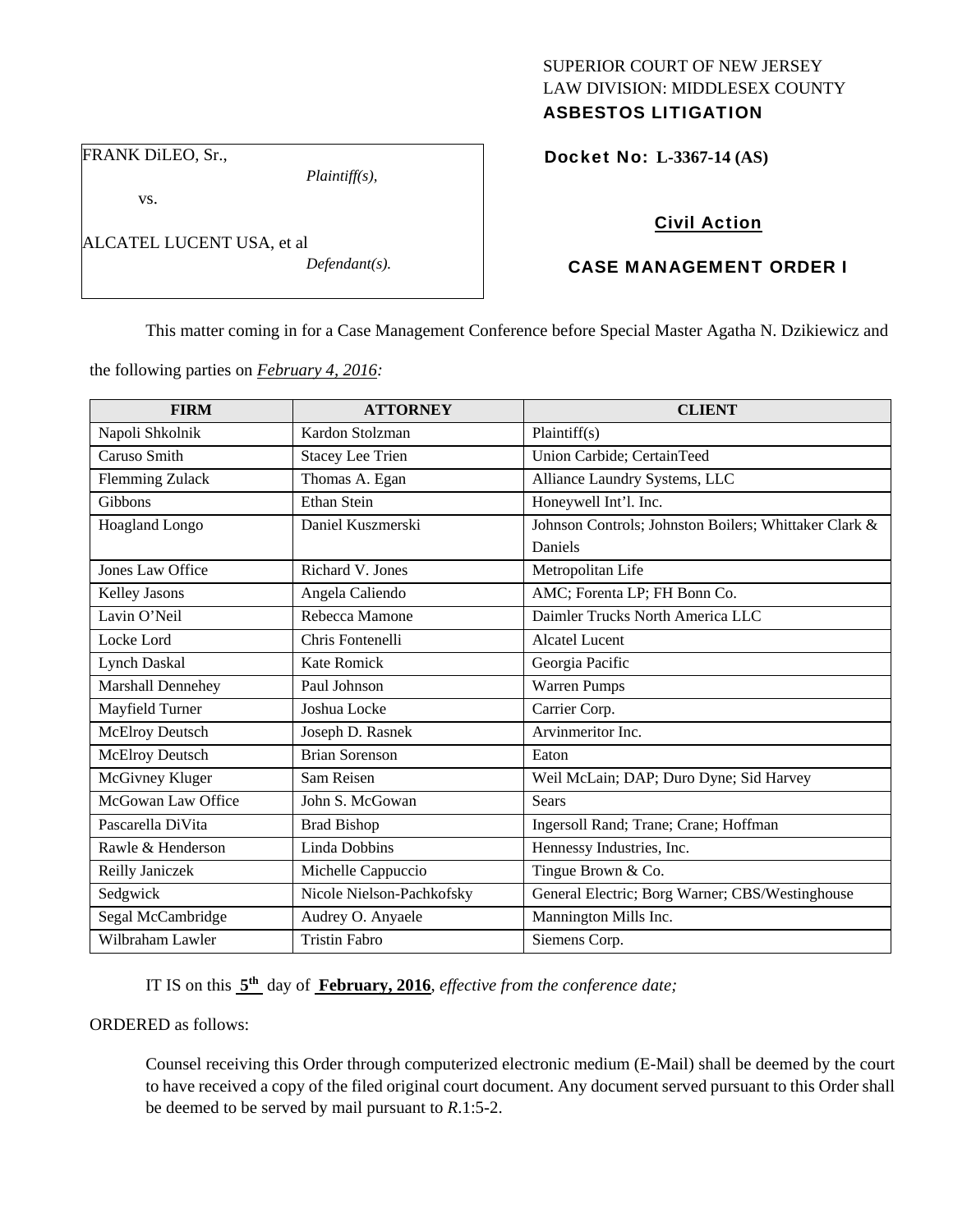Defense counsel shall notify plaintiff's counsel within thirty (30) days of the date of this Order if their client was incorrectly named in the Complaint. Counsel may be barred from raising this defense at a later time for failure to comply.

## **DISCOVERY**

| February 19, 2016 | Defendants shall serve answers to standard interrogatories by this date.                                                                                                                                    |
|-------------------|-------------------------------------------------------------------------------------------------------------------------------------------------------------------------------------------------------------|
| February 26, 2016 | Plaintiff shall propound supplemental interrogatories and document requests by this date.                                                                                                                   |
| March 31, 2016    | Defendants shall serve answers to supplemental interrogatories and document requests by this<br>date.                                                                                                       |
| February 26, 2016 | Defendants shall propound supplemental interrogatories and document requests by this date.                                                                                                                  |
| March 31, 2016    | Plaintiff shall serve answers to supplemental interrogatories and document requests by this<br>date.                                                                                                        |
| May 31, 2016      | Plaintiff depositions shall be concluded by this date. Plaintiff's counsel shall contact the<br>Special Master within one week of this deadline if plaintiff depositions are not completed by<br>this date. |
| July 29, 2016     | Fact discovery, including depositions, shall be completed by this date. Plaintiff's counsel shall<br>contact the Special Master within one week of this deadline if all fact discovery is not<br>completed. |
| August 31, 2016   | Depositions of corporate representatives shall be completed by this date.                                                                                                                                   |

## **EARLY SETTLEMENT**

September 2, 2016 Settlement demands shall be served on all counsel and the Special Master by this date.

## **SUMMARY JUDGMENT MOTION PRACTICE**

- September 2, 2016 Plaintiff's counsel shall advise, in writing, of intent not to oppose motions by this date.
- September 16, 2016 Summary judgment motions shall be filed no later than this date.
- October 14, 2016 Last return date for summary judgment motions.

## **MEDICAL DEFENSE**

| February 29, 2016 | Plaintiff shall serve a diagnostic medical report and any medical records in plaintiff's<br>possession by this date.                  |
|-------------------|---------------------------------------------------------------------------------------------------------------------------------------|
| July 15, 2016     | Plaintiff shall serve medical expert reports by this date.                                                                            |
| July 15, 2016     | Upon request by defense counsel, plaintiff is to arrange for the transfer of pathology specimens<br>and x-rays, if any, by this date. |

\_\_\_\_\_\_\_\_\_\_\_\_\_\_\_\_\_\_\_\_\_\_\_\_\_\_\_\_\_\_\_\_\_\_\_\_\_\_\_\_\_\_\_\_\_\_\_\_\_\_\_\_\_\_\_\_\_\_\_\_\_\_\_\_\_\_\_\_\_\_\_\_\_\_\_\_\_\_\_\_\_\_\_\_\_\_\_\_\_\_\_\_\_\_\_\_\_\_\_\_\_\_\_\_\_\_\_\_\_\_